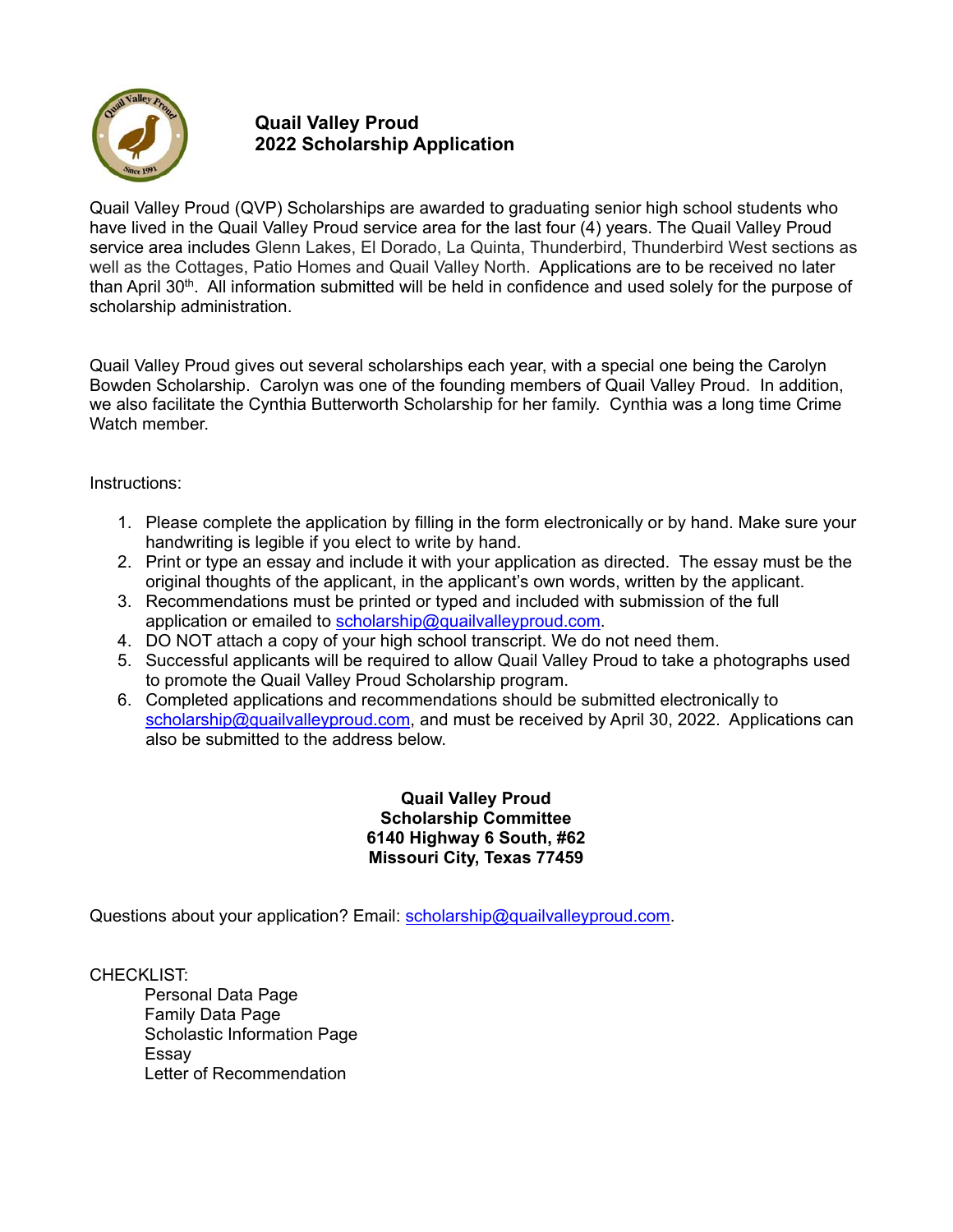

|                                            | Name: _________________________     |      |
|--------------------------------------------|-------------------------------------|------|
| <b>PERSONAL DATA</b>                       |                                     |      |
| Full Name ________________________________ |                                     | Date |
| Address <u>suited</u><br>Street Street     |                                     |      |
| $\overline{City}$                          | State                               | Zip  |
| Date of Birth ____________________________ |                                     |      |
|                                            | Cell or Home (circle/highlight one) |      |
|                                            |                                     |      |

Number of years have you lived in Quail Valley \_\_\_\_\_\_

*List up to three colleges or technical schools that you have already applied to. Please indicate if you have been accepted. Only list if you have not been denied acceptance.* 

| <b>College Name and Location</b> | Anticipated Field of Study | Applied | Accepted |
|----------------------------------|----------------------------|---------|----------|
|                                  |                            | Y/N     | Y/N      |
|                                  |                            | Y/N     | Y/N      |
|                                  |                            | Y/N     | Y/N      |

# **APPLICANT CERTIFICATION AND SIGNATURE**

To the best of my knowledge, the information reported is true, correct and complete.

If selected for the Quail Valley Proud Scholarship I will comply with program requirements, including having my photograph taken and used for promotion of the Quail Valley Proud Scholarship program.

| Signature of Applicant: | Date: |
|-------------------------|-------|
|-------------------------|-------|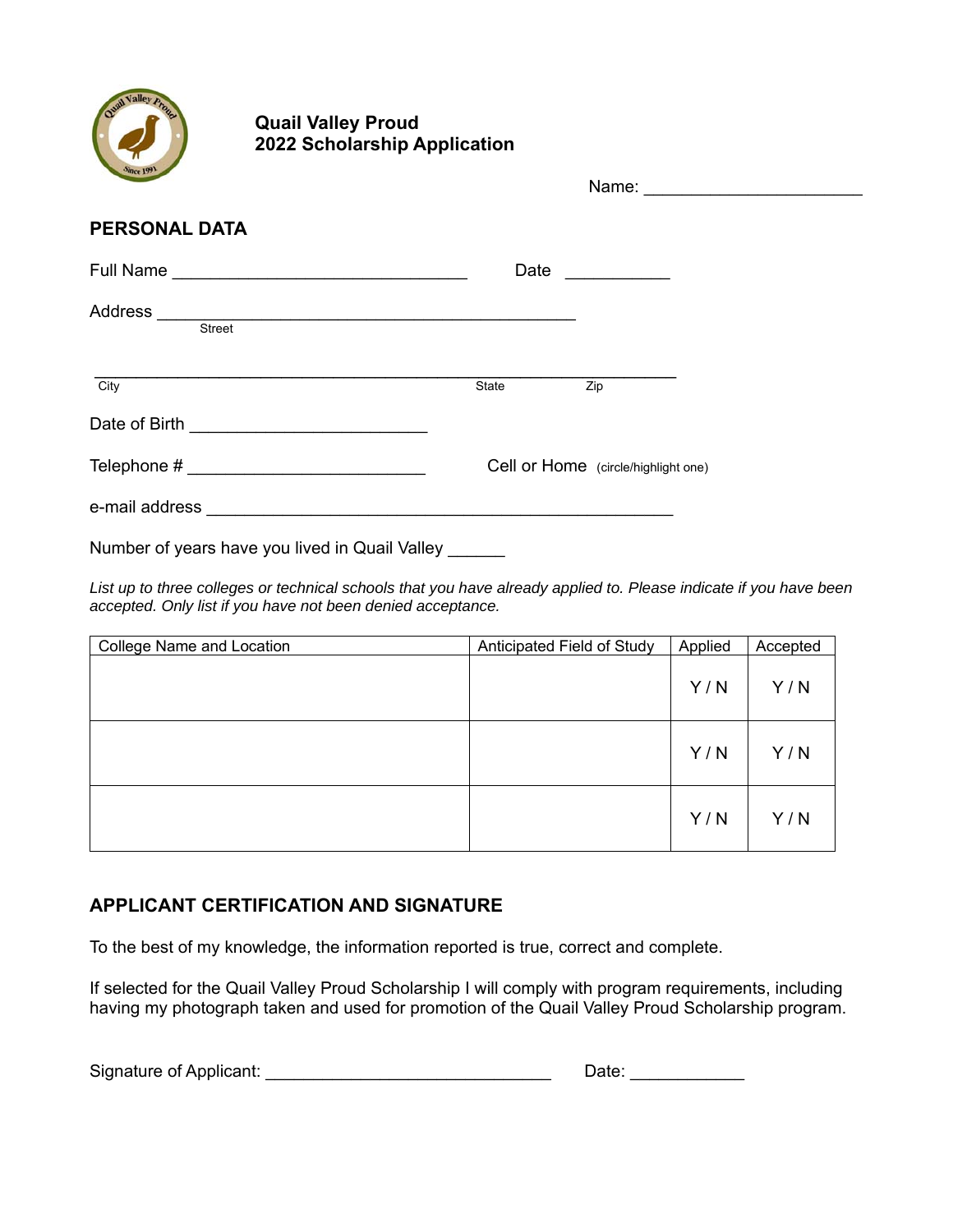

# **COULD ASSESS Quail Valley Proud 2022 Scholarship Application**

|                                                                                                                                                                                                                                                         |                                                                                                                      | Name: __________________________ |  |
|---------------------------------------------------------------------------------------------------------------------------------------------------------------------------------------------------------------------------------------------------------|----------------------------------------------------------------------------------------------------------------------|----------------------------------|--|
| <b>FAMILY DATA</b>                                                                                                                                                                                                                                      |                                                                                                                      |                                  |  |
|                                                                                                                                                                                                                                                         |                                                                                                                      |                                  |  |
|                                                                                                                                                                                                                                                         |                                                                                                                      |                                  |  |
| City                                                                                                                                                                                                                                                    | State                                                                                                                | Zip                              |  |
|                                                                                                                                                                                                                                                         |                                                                                                                      |                                  |  |
|                                                                                                                                                                                                                                                         |                                                                                                                      |                                  |  |
|                                                                                                                                                                                                                                                         |                                                                                                                      |                                  |  |
|                                                                                                                                                                                                                                                         |                                                                                                                      |                                  |  |
| City                                                                                                                                                                                                                                                    | State                                                                                                                | Zip                              |  |
|                                                                                                                                                                                                                                                         |                                                                                                                      |                                  |  |
|                                                                                                                                                                                                                                                         |                                                                                                                      |                                  |  |
| Step-Parent's Full Name <b>contract to the Contract of Contract Contract of Contract Contract Contract Contract Contract Contract Contract Contract Contract Contract Contract Contract Contract Contract Contract Contract Cont</b><br>(if applicable) |                                                                                                                      |                                  |  |
| Address<br>Street                                                                                                                                                                                                                                       | <u> 1989 - Johann Stein, marwolaethau a bhann an t-Amhain Aonaich an t-Amhain Aonaich an t-Amhain Aonaich an t-A</u> |                                  |  |
| City                                                                                                                                                                                                                                                    | State                                                                                                                | $\overline{Zip}$                 |  |
|                                                                                                                                                                                                                                                         | e-mail address                                                                                                       |                                  |  |
|                                                                                                                                                                                                                                                         |                                                                                                                      |                                  |  |

Please list any relatives that have been awarded a Quail Valley Proud scholarship in the past and include the year it was awarded: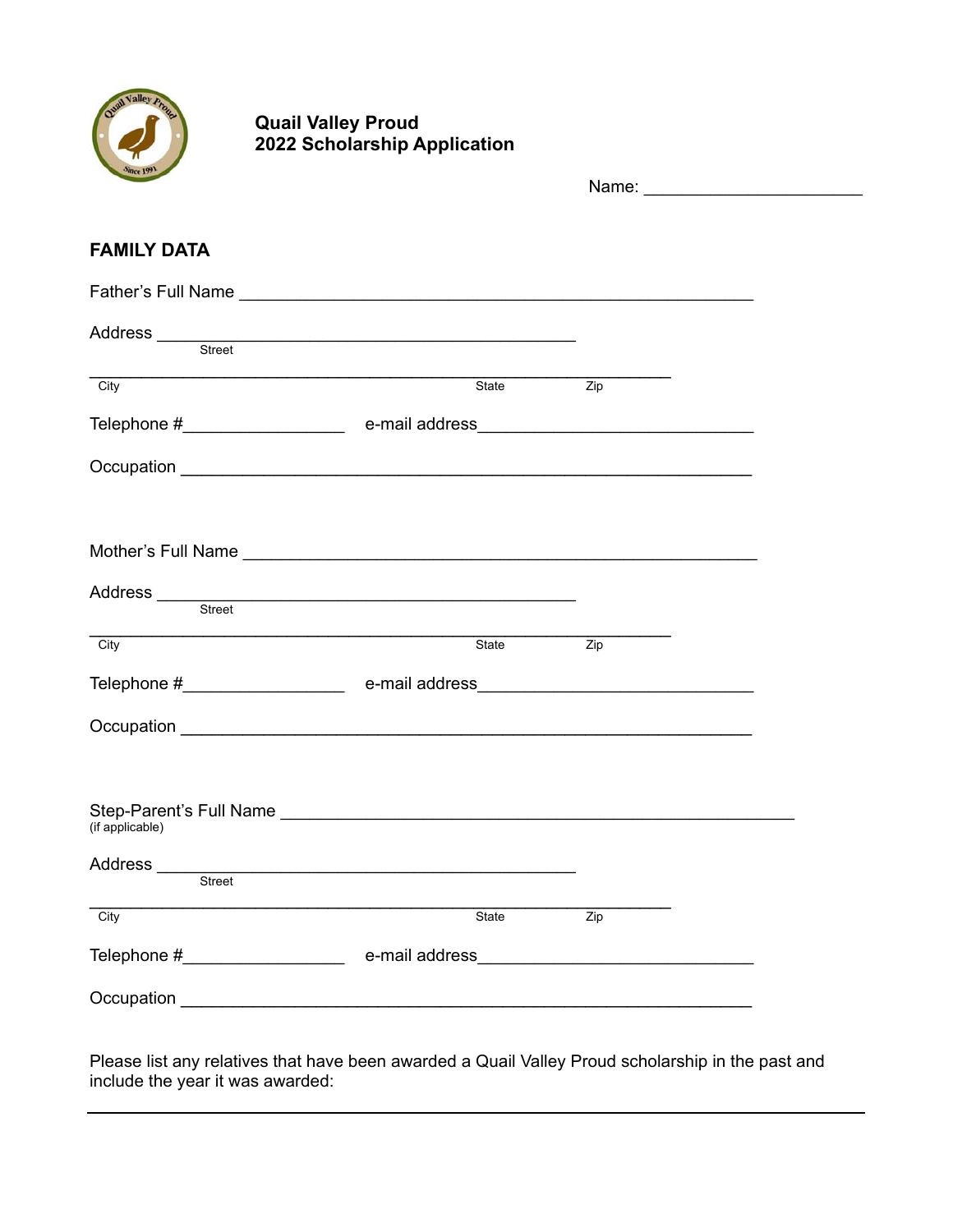

| <i>Since</i> 1991                                                               |                                                                                                     |
|---------------------------------------------------------------------------------|-----------------------------------------------------------------------------------------------------|
| <b>SCHOLASTIC INFORMATION</b>                                                   |                                                                                                     |
|                                                                                 |                                                                                                     |
|                                                                                 | Grade Currently Attending _______________________________Graduation Date __________________________ |
| List any academic honors, awards or membership activities while in High School: |                                                                                                     |
| Which subjects are you especially interested in?                                |                                                                                                     |
|                                                                                 | List hobbies, outside interests, extra-curricular and school-related volunteer activities:          |
| List your non-school sponsored volunteer activities in the community:           |                                                                                                     |
|                                                                                 |                                                                                                     |
| List any work activities:                                                       |                                                                                                     |